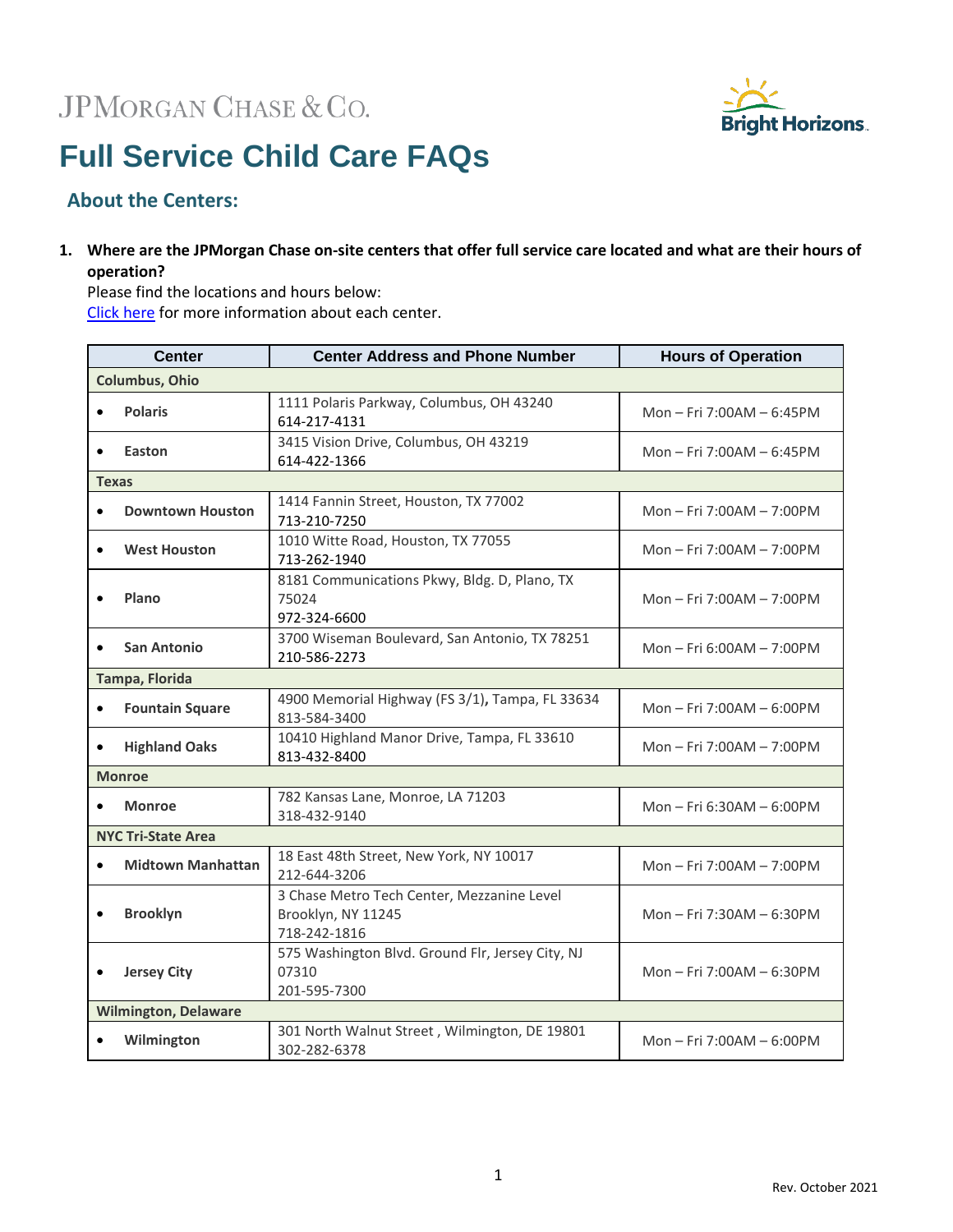# **Eligibility and Availability:**

#### **2. Who is eligible to enroll in the centers?**

The centers are provided exclusively for children of U.S. benefits-eligible JPMC employees. At this time, enrollment is not open to contractors or the community.

#### **3. What ages will the center serve and what is the capacity at the centers?**

The center will serve children ages six weeks through 12 years. The capacity and ratios vary by center and are designed to support one-on-one interactions between the teachers and children, an in-depth understanding by the teachers of the individual needs of each child, and the formulation of consistent care-giving routines based on the teachers' knowledge of the individual children. These teacher-to-child ratios also support enhanced development, particularly language development. Due to COVID-19, the capacity and ratios are subject to change based on the development and implementation of new state guidelines and enhanced center protocols.

#### **4. Can I use a half day of care?**

You can choose the times of day you bring and pick-up your child from full service care; however, since you are paying for your space for the day, the tuition is the same whether your child(ren) use care for half a day or a full day.

## **5. Will be there be learning opportunities and and/or support provided to help my school-age child navigate virtual learning and homework?**

School age classrooms are designed to engage the interests of the children with STEM activities, writing and literature opportunities, fine art experiences and many other chances to interact with each other and the stimulating environment. Virtual learning is supported in a safe and healthy way while allowing opportunities for virtual enrichments and hands-on investigations and projects. Teachers can help children get set up for their virtual learning classes. Children must bring their own devices to participate in their virtual school sessions. Headphones are required and Wi-Fi is provided.

# **Enrollment Process:**

#### **6. How do I enroll my child?**

If you are interested in enrolling your child(ren), you will need to complete a registration form via <http://www.brighthorizons.com/JPMCFullService> after setting up a Bright Horizons login**.** When you click on **Register Now**, you will see **Getting Started** instructions. **Please be sure to read the Getting Started instructions before registering.**

#### **7. How will enrollment spaces be allocated?**

Enrollment will be accepted and confirmed according to space availability.

#### **8. How soon can I enroll my child if on the waitlist?**

The length of time will vary depending on the size of the waitlist and the ages of the children. Bright Horizons will send periodic communications to keep you informed of your status on the waitlist and will do everything they can to try to offer you a space as soon as it becomes available. Families may decline an offer and maintain their current position on the waitlist once. After the second decline, their name will be moved to the bottom of the waitlist.

#### **9. How much notice must I provide to cancel my enrollment?**

Families will be required to give 30 days' notice of cancellation. For example, if you notified Bright Horizons of your cancellation on November 1, your enrollment would end as of December 1 (and you would pay for the November tuition).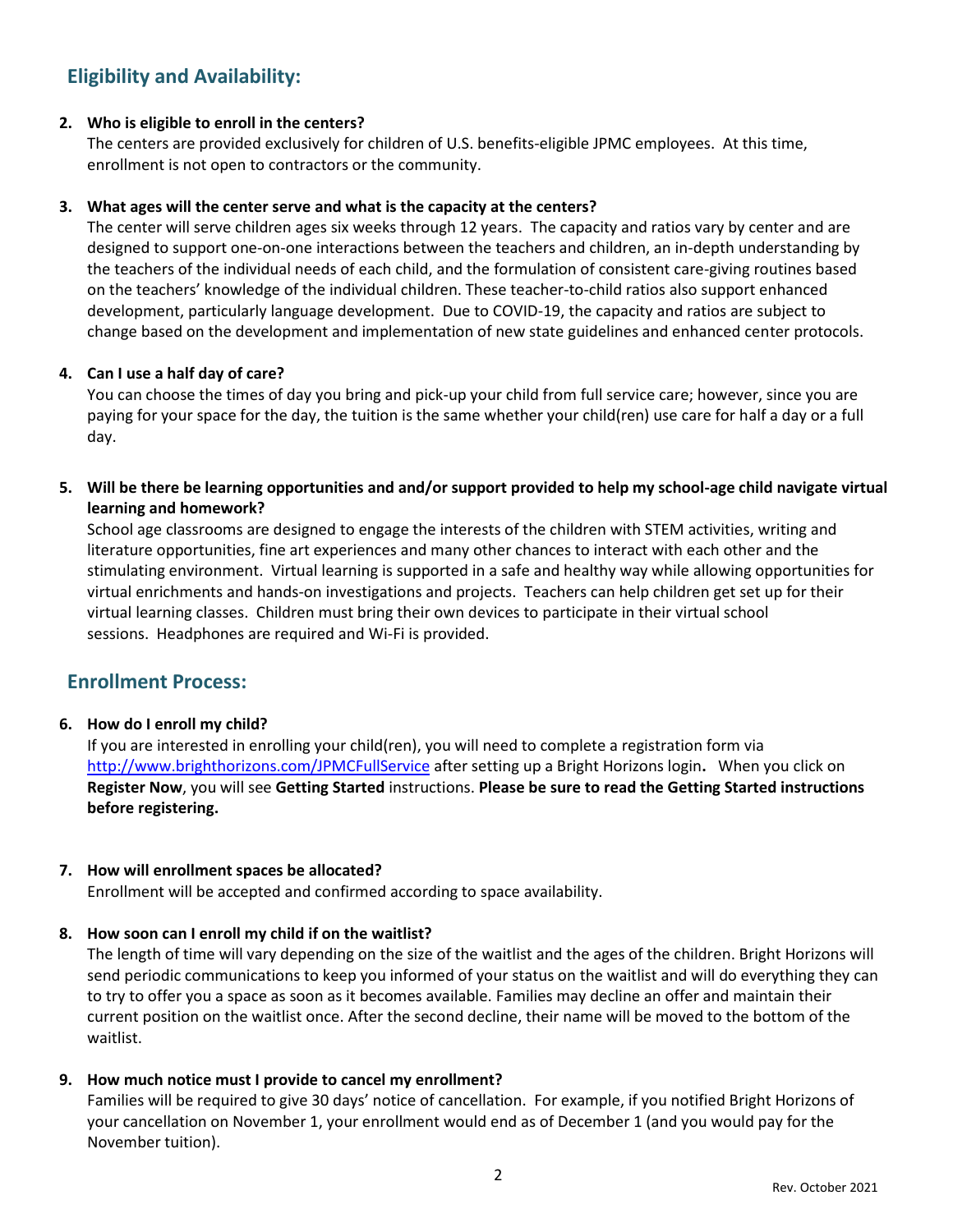# **Tuitions and Fees:**

**10. Do the JPMorgan Chase employee tuition rates apply to other (non-JPMC) Bright Horizons centers?**

No. The JPMorgan Chase employee tuition rates only apply to the JPMorgan Chase on-site locations (i.e., only those designated as JPMorgan Chase in the Center Search feature).

#### **11. What are the tuition rates and how were they determined?**

The tuition rates are subsidized by JPMorgan Chase and tiered based on Total Annual Cash Compensation. Contact a center near you for the most current tuition rates.

# **12. What is Total Annual Cash Compensation?**

Total Annual Cash Compensation (TACC) is your annual rate of base salary/regular pay plus any applicable job differential pay (e.g., shift pay) as of each August 1, plus any cash earnings from any incentive plans (e.g., annual incentive, commissions, draws, overrides and special recognition payments or incentives) that are paid to or deferred by you for the previous 12-month period ending each July 31. Overtime is not included. It is recalculated as of each August 1 to take effect the following January 1 and will remain unchanged throughout the year. For most employees hired on or after August 1, it will be equal to your annual rate of base salary/regular pay plus applicable job differentials.

# **13. Where can I find my Total Annual Cash Compensation?**

You can find your Total Annual Cash Compensation on My Health > Benefits Web Center > Your Profile > Personal Information > Personal Details.

## **14. Are meals and snacks included in the tuition rate?**

Morning snack, lunch, and an afternoon snack will be provided each day and are included in the tuition. Children with food allergies or other restrictions will be accommodated to the extent possible. Please discuss with the Center Director.

#### **15. Will I receive a tuition credit for time away on vacation?**

The center will not offer vacation credits.

# **16. When is tuition billed and collected?**

Tuition will be billed and collected monthly.

#### **17. How is tuition paid?**

Tuition is paid via a funding source (i.e., ACH account information) that you enter into your enrollment profile. Tuition is paid one month in advance and is deducted on the first of the month. If you start on any day other than the first of the month, tuition is prorated.

#### **18. If I am no longer employed by JPMC, what is the last day that my child can use the center?**

If you are no longer employed at JPMC, you may continue to use the center until your last day of employment.

#### **19. If my child(ren) is excluded for a COVID-19 related reason, will my tuition be credited?**

**Exposure at the center**: If a family is excluded from the center due to an exposure to COVID-19 or a COVID-19 symptom at the center, tuition will be credited for the time that the family is excluded. **Exposure outside of the center**: If a COVID-19 exposure outside of the center requires a family to be excluded from the center, you will be responsible for paying tuition through the duration of the exclusion.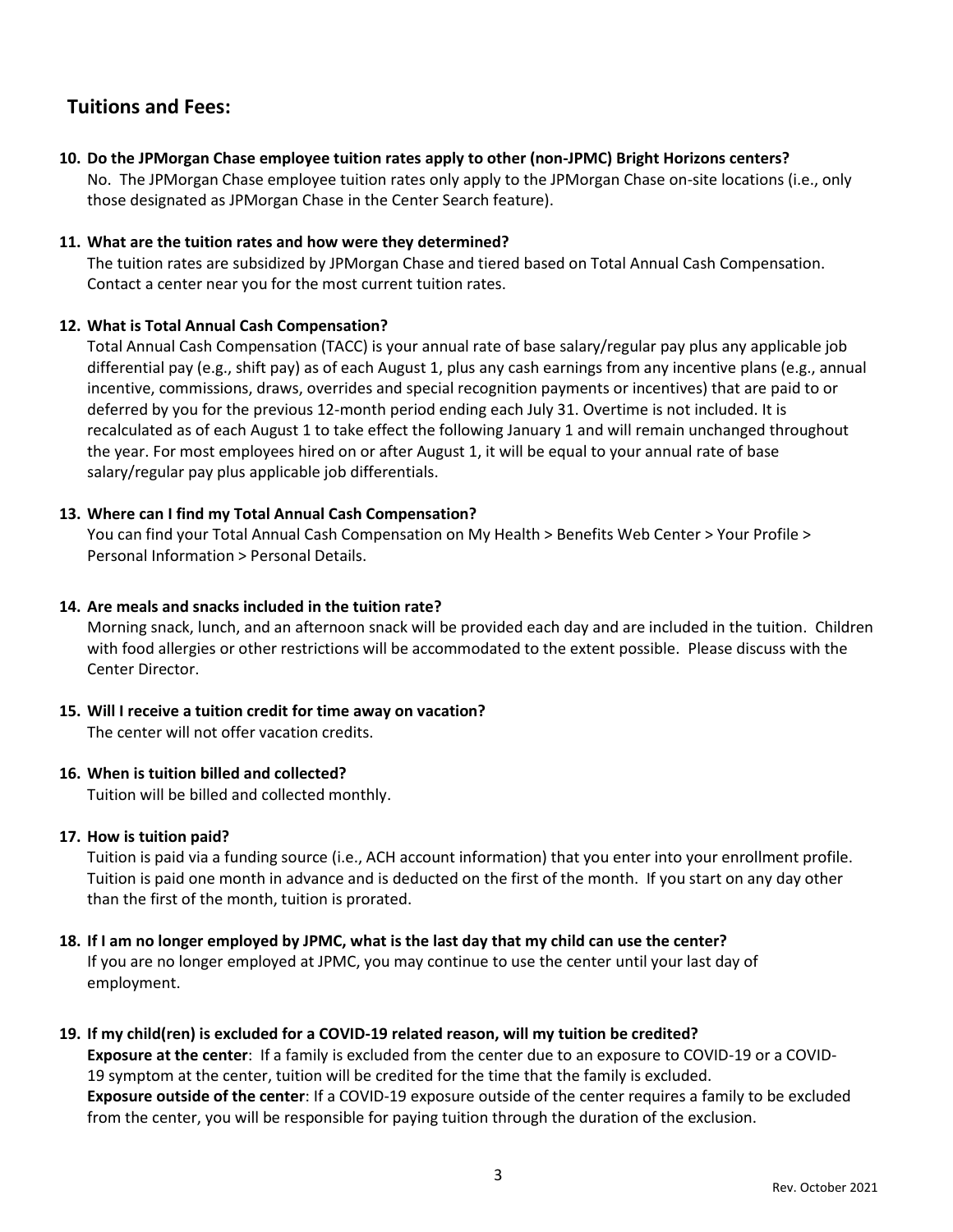# **About Bright Horizons:**

#### **20. Can you provide more background on Bright Horizons?**

Bright Horizons' core business is employer-sponsored care. They were founded more than 30 years ago and now partner with more than 1,000 employers across the United States, the United Kingdom, the Netherlands, and India. Their client list includes more than three-fourths of the companies on *Working Mother* magazine's "100 Best" list. In addition, their client list includes more than half of those named to *FORTUNE* magazine's "100 Best Companies to Work For." It should be noted that Bright Horizons has also been named to the *FORTUNE* list 20 times. Bright Horizons is an organization recognized for ethics, collaboration, community service, and excellence in the child care industry.

#### **21. What curriculum will be used at the center?**

Bright Horizons' successful core curriculum *World at Their Fingertips,* will be used at the center. To learn more about the Bright Horizons curriculum, please visi[t brighthorizons.com/early-education-preschool/proven](https://www.brighthorizons.com/early-education-preschool/proven-approach)[approach.](https://www.brighthorizons.com/early-education-preschool/proven-approach)

#### **22. What are the qualities and qualifications of the teaching staff?**

Bright Horizons works to recruit and hire high quality teachers. Their staff are nurturers as well as educators who encourage learning through exploration and partnership with parents. They're trained to deliver a high standard of care. All candidates undergo a thorough screening, including a Bright Horizons enhanced background check, staterequired background checks as well as JPMorgan Chase pre-employment background checks. All teachers must meet state educational licensing and additional center requirements.

#### **23. What quality standards does Bright Horizons follow?**

Bright Horizons will follow the National Association for the Education of Young Children's (NAEYC) recommendations for staff-to-student ratios at the facility and also plans to pursue NAEYC accreditation for the center. NAEYC has developed standards to define and recognize quality child care programs. In order to be accredited, a child care program must meet a variety of strict criteria, including having a well-trained faculty, good staff-child ratios, and group sizes and a comprehensive curriculum, as well as meet stringent health and safety standards. The program must also provide meaningful opportunities for family involvement.

#### **24. What resources does Bright Horizons offer to families?**

Bright Horizons offers many resources to support families' efforts to nurture children's development, be actively involved in their education, and balance work/life demands. Se[e www.brighthorizons.com/family-resources](http://www.brighthorizons.com/family-resources) for more details on these tools.

# **Health & Safety Protocols:**

#### **25. What enhanced COVID-19 health and safety protocols are implemented at the center?**

Bright Horizons has implemented health and safety practices that are in line with recommendations provided by the CDC and requirements of state and local municipalities, and have the well-being of children, families, and staff at their core. Bright Horizons partnered with a pediatric infectious disease specialist at Boston Children's Hospital to implement enhanced safety protocols including reduced class sizes, restrictions as to who comes in and out of the center, daily health screening and temperature check upon arrival for adults and children, masks for teachers, staff, and all other adults in the center, as well as strict guidelines on distancing, cleaning, and disinfecting. The team is committed to observing these protocols and Bright Horizons continues to consult with experts and monitor updated guidance so that the protocols evolve with new learning around COVID-19, for the protection of children, families, and teachers. For additional information outlining Bright Horizons protocols and safety measures, please visi[t brighthorizons.com/health-safety.](https://www.brighthorizons.com/text-pages/health-safety)

#### **26. Are children required to wear masks/face coverings?**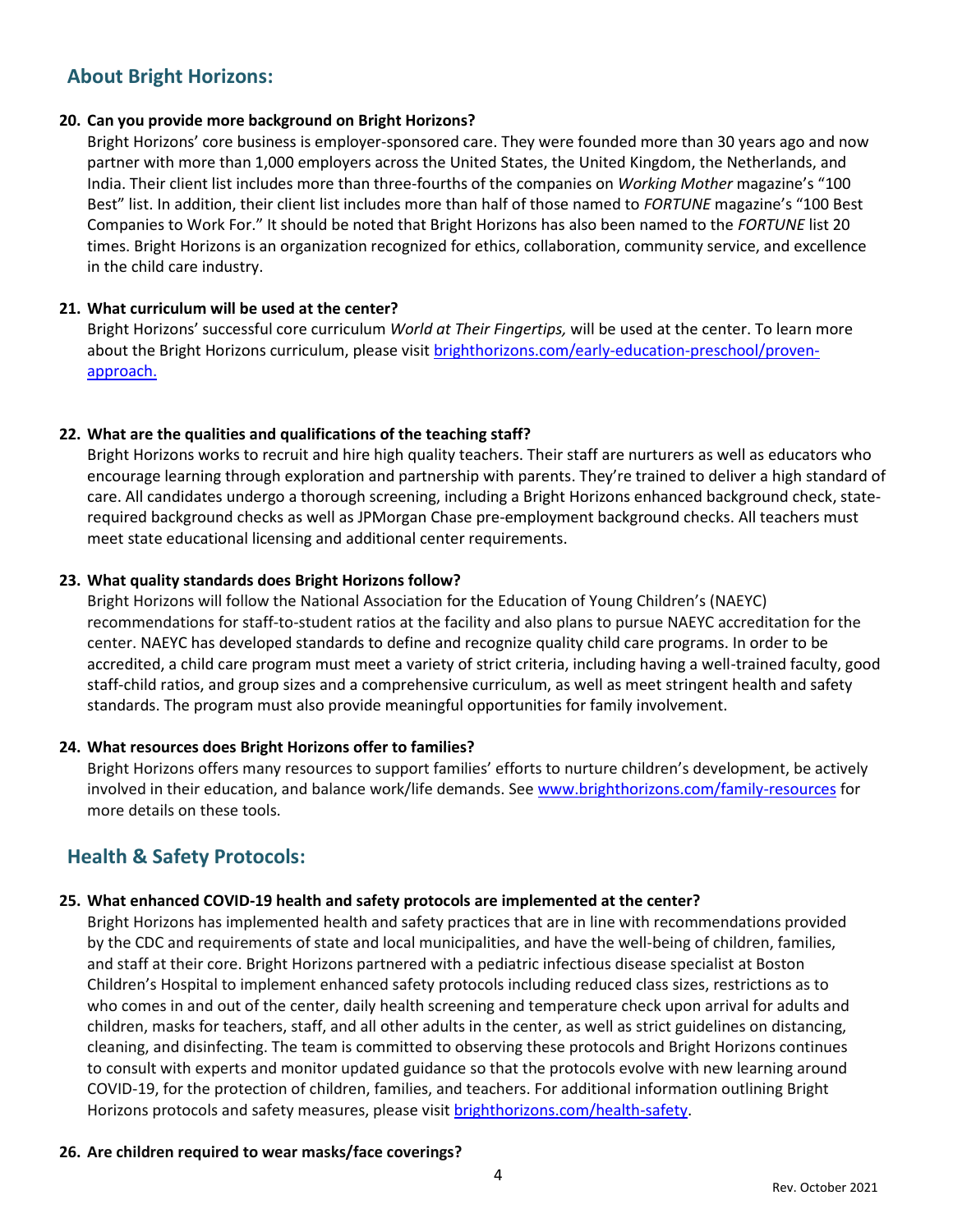Where mandated by the local jurisdiction, children enrolled in our programs wear face coverings as mandated. Otherwise, children age 2 and older enrolled in our early childhood education programs are strongly encouraged, but not required, to wear face coverings (provided no child under 2 is enrolled or present in the class). School age children who are participating in a school age program (and not an early childhood education program) are required to wear face coverings while participating in the school age program.

# **Center Policies:**

## **27. What are Bright Horizons' safety and security policies?**

As guardians of your children, there is nothing more important to Bright Horizons than their safety and protection while they are at the center. Bright Horizons has a series of security protocols and procedures to help guard against any threat to the safety of children and staff and performs safety drills on a regular basis. They do everything they can to make centers safe and secure, and to train their teachers and staff to protect children in the case of emergency.

#### **Access to the center:**

- The center entrance will be locked at all times.
- With COVID-19 enhanced protocols, parents are not permitted into the building.
- Parents/guardians are responsible for going through the health check with their child each day prior to the child being admitted for care for the day.
- A written notice is required before releasing a child to someone other than those authorized at enrollment.

#### **Safety Drills and Training:**

- The center will conduct monthly evacuation drills, regular lockdown drills, and "shelter in place" exercises.
- Emergency supplies are purchased and stored in an area accessible to staff with the ability to relocate if needed.
- All Bright Horizons staff are trained regularly in CPR, even if not required by the state. First Aid is taught as required by state licensing agency/regulations so that you can feel confident that your child is safe and receiving the best possible care.
- All Bright Horizons teachers are trained and well-prepared in the event of an emergency. In addition to safety drills, Bright Horizons regularly reviews their safety policies and procedures.

#### **Emergency Communication:**

- In the event of a center emergency, severe weather, closure/delayed opening, or an emergency in the community near the center, you will receive a text and/or email.
	- o Only accounts with a primary phone number listed as a mobile will receive a text message in addition to email.
	- o The notification will begin with "**Urgent!/School Alert for <CENTER NAME>**".
	- $\circ$  The message will be brief but will include important information indicating if the center is on lockdown, has been evacuated, or is closing early and parents need to pick up immediately, etc.
- As new information is available, the center administration team will continue to provide updates through the notification system.
- In certain instances where the center administration team is unable to provide ongoing updates, families will be asked to call the JPMC Emergency Hotline number to hear the most updated information.

#### **Injury Prevention:**

Teachers for each age group are responsible for daily safety inspections of their assigned areas and